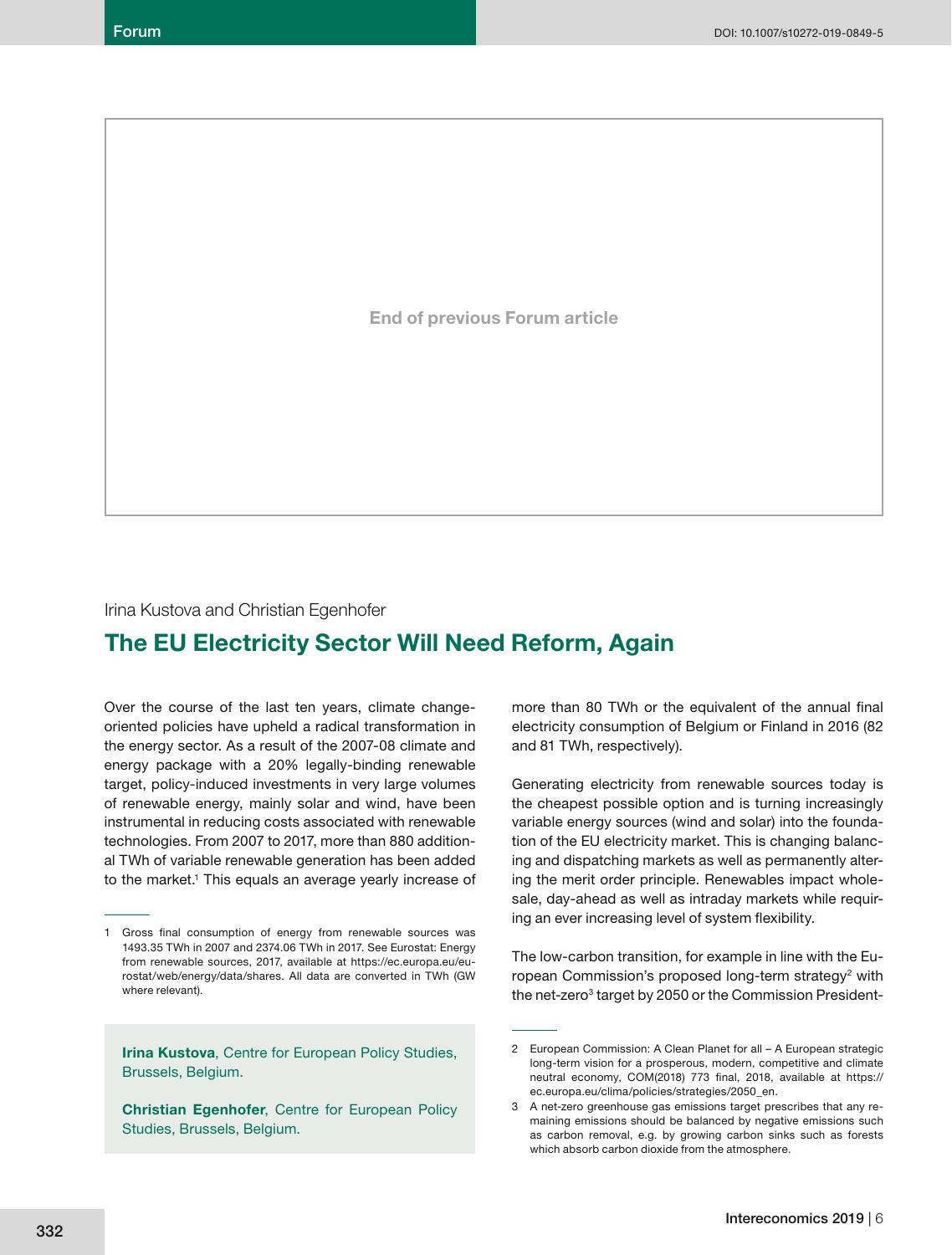# Table 1 **Estimations of electricity generation by selected scenarios**

| Scenario                                                                | 2015                                                                              | 2030            | 2050                                                                                                                                                                           |
|-------------------------------------------------------------------------|-----------------------------------------------------------------------------------|-----------------|--------------------------------------------------------------------------------------------------------------------------------------------------------------------------------|
| Shell Sky<br>scenario                                                   | 3,008 TWh (21% of total final con-<br>sumption (end-users) in Europe <sup>1</sup> | 4,320 TWh (32%) | 7,175 TWh (56%)                                                                                                                                                                |
| <b>IEA Energy Technology</b><br>Perspectives, The 2C scenario           | 2,712 TWh (19.3% of electricity<br>demand in the EU in 2014)                      | 2,857 TWh (25%) | 2,997 TWh (32%)                                                                                                                                                                |
| <b>IEA Energy Technology</b><br>Perspectives, The Beyond<br>2C scenario | 2,712 TWh (19% of total final de-<br>mand in 2014)                                | 2,636 TWh (24%) | 2,882 TWh (34.5%)                                                                                                                                                              |
| Eurelectric <sup>2</sup>                                                | 2,917 TWh (22% of total final energy<br>consumption in 2014)                      |                 | 4,067 TWh (38%) for the 80% decarbonisation target<br>4,590 TWh (48%) for the 90% decarbonisation target<br>5,054 TWh (60%) for the 95% decarbonisation target                 |
| The EU long-term strategy                                               | 2,756 TWh (21.82% of final energy<br>demand)                                      | 3,233 TWh (29%) | The highest increase of electricity both in absolute<br>and % terms is in the ELEC scenario - up to 4,826.5<br>TWh in 2050 (53.27%). It would require additional<br>2,070 TWh. |

<code>Notes:</code> ' Including the EU, the EEA, the Balkans and Georgia.  $\,{}^2$  The numbers increase an additional 600-1200 TWh when indirect uses of electricity are added. See Eurelectric: Decarbonisation Pathways, 2018, p. 5.

Sources: Eurelectric: Decarbonisation Pathways, 2018; European Commission: A Clean Planet for all - A European strategic long-term vision for a prosperous, modern, competitive and climate neutral economy, COM(2018) 773 final, 2018; IEA: Energy Technology Perspectives, 2017; Shell: Shell Scenarios: Sky, Meeting the Goals of the Paris Agreement, 2019.

elect 'climate neutrality' objective, will require a very large increase in electricity, especially for low-carbon solutions in mobility, heating and cooling and the decarbonisation of energy-intensive industries.<sup>4</sup> Electrification continues to be identified as the least expensive decarbonisation option; most analyses point to the need to double or even triple the electrification rate from the current 23% (see Table 1).<sup>5</sup> At the same time, these very large volumes of low carbon electricity will need to be competitive and affordable for both industry and citizens.

# **Massive renewable electricity required for climate neutrality in 2050**

Consequently, the long-term strategy presented by the European Commission at the end of 2018, expects electricity demand to increase significantly by 2050 in all decarbonisation scenarios.<sup>6</sup> For 2030, projections foresee a rise in electricity generation in the EU from 2,756 TWh in 2015 to 3,233 TWh in 2030, 22% and 29% respectively of final energy demand. For 2050, electricity in final energy demand is expected to account for from 3,570 TWh (1.5 LIFE) to 4,826 TWh (ELEC) (see Table 2). The scenario with the highest share of electricity in 2050 – with a 53% electrification rate, the so-called ELEC scenario - projects an increase of 2,070 TWh in comparison to 2015. This represents almost the entire final total energy consumption of Eastern and South Eastern Europe in 2016, i.e. all energy sources including oil, gas, coal, nuclear and renewables.<sup>7</sup> By 2050, even the lowest electricity volume foreseen by 1.5LIFE requires an increase in electricity consumption to at least 814 TWh, which is more than the final electricity consumption in 2016 in the Baltic States and Nordic countries, Central and South East Europe (735 TWh).<sup>8</sup> An estimated 5,054 TWh of electricity consumption to reach a 95% decarbonisation target by 2050, as for example presented by the European electricity industry association Eurelectric,<sup>9</sup> equals almost the 2016 final total energy consumption of France, Germany and Italy together.10

<sup>4</sup> Electrification allows switching from emitting fuels to carbon neutral electricity from renewables and nuclear in heating, transport and industry, sometimes referred to as direct electrification. Indirectly, electric production of fuels such as hydrogen and Power-to-X would provide for electrification of end uses in the sectors where the direct use of electricity is currently not feasible (such as in marine transport, aviation and selected industrial processes).

<sup>5</sup> European Commission: A Clean Planet… , op. cit.; Eurelectric: Decarbonisation Pathways, 2018, available at https://cdn.eurelectric. org/media/3457/decarbonisation-pathways-h-5A25D8D1.pdf; IEA: Energy Technology Perspectives, 2017, available at https://www.iea. org/etp/; Shell: Shell Scenarios: Sky, Meeting the Goals of the Paris Agreement, 2019, available at https://www.shell.com/promos/business-customers-promos/download-latest-scenario-sky/\_jcr\_content.stream/1530643931055/eca19f7fc0d20adbe830d3b0b27bcc9ef72198f5/shell-scenario-sky.pdf.

<sup>6</sup> European Commission: A Clean Planet… , op. cit.

European Commission: EU Energy in Figures: Statistical Pocketbook, 2018, p. 82, available at https://ec.europa.eu/info/news/eu-energystatistics-latest-data-now-available-2018-oct-04\_en.

<sup>8</sup> Ibid., p. 83.

<sup>9</sup> Eurelectric, op. cit.

<sup>10</sup> European Commission: EU Energy in Figures, op. cit., pp. 82-83.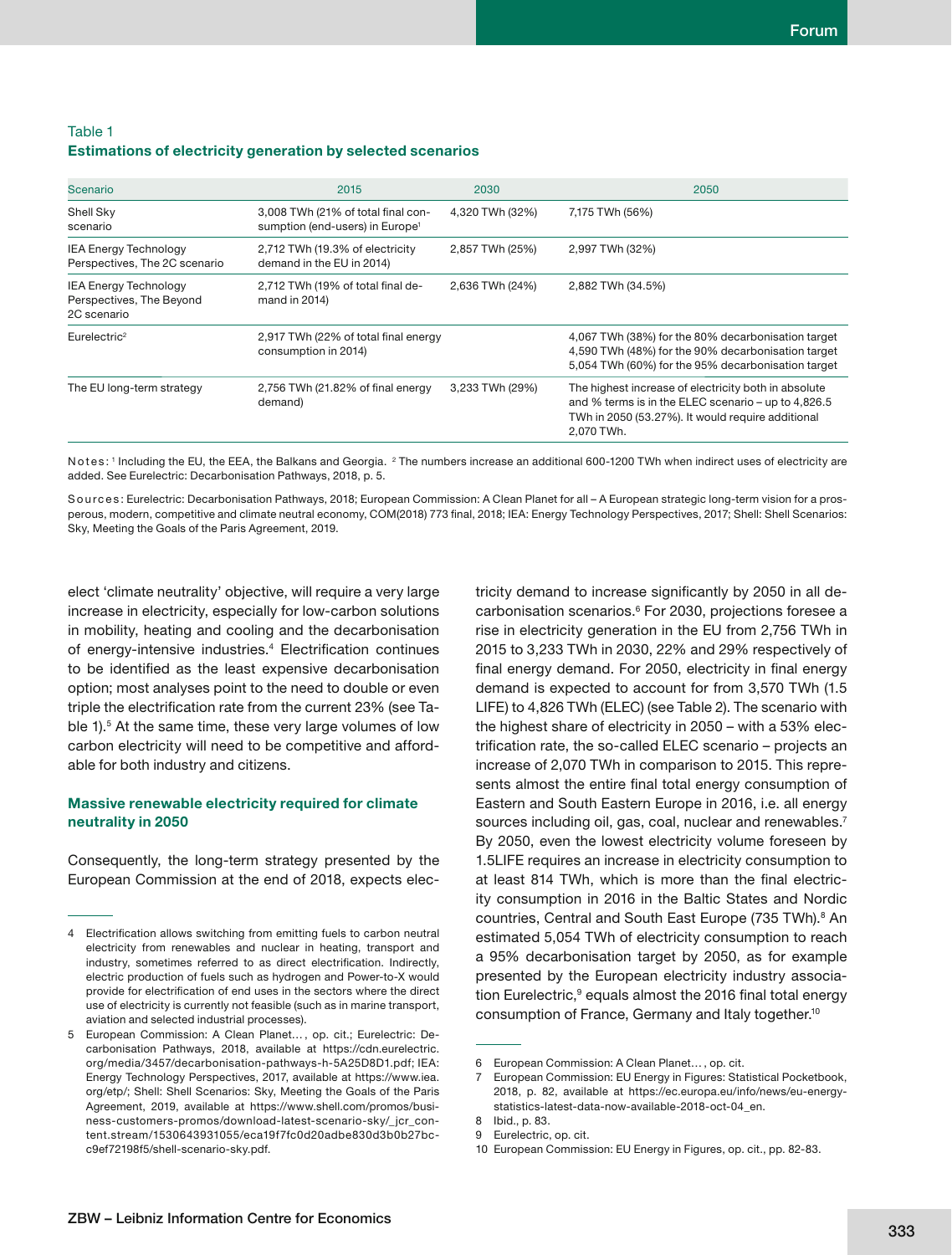Table 2

| .                                                               |           |           |                 |          |                   |             |                |                  |              |          |          |
|-----------------------------------------------------------------|-----------|-----------|-----------------|----------|-------------------|-------------|----------------|------------------|--------------|----------|----------|
|                                                                 | 2015      | 2030      | <b>Baseline</b> | EE       | <b>CIRC</b>       | <b>ELEC</b> | H <sub>2</sub> | P <sub>2</sub> X | <b>COMBO</b> | 1.5TECH  | 1.5LIFE  |
| Final energy consump-<br>tion (TWh)                             | 12.630.18 | 11.095.02 | 10.246.03       |          | 7,815.36 8,582.94 | 9,059.77    | 9.408.67       | 9.664.53         | 8.652.72     | 7.954.92 | 7.303.64 |
| Electricity (TWh)                                               | 2.756.31  | 3.233.14  | 4.058.87        | 3,756.49 | 4.093.76          | 4.826.45    | 3.965.83       | 3.977.46         | 4.128.65     | 3.989.09 | 3.570.41 |
| Increase of electricity<br>from 2015 (TWh)                      |           | 476.83    | 1.302.56        | 1.000.18 | 1.337.45          | 2.070.14    | 1.209.52       | 1.221.15         | 1.372.34     | 1.232.78 | 814,1    |
| Share of electricity in<br>final energy consump-<br>tion $(\%)$ | 21.82     | 29.14     | 39.61           | 48.06    | 47.77             | 53.27       | 42.15          | 41.16            | 47.72        | 50.15    | 48.89    |

# **Final energy consumption and the share of electricity in EU long-term strategy scenarios**

Source: European Commission: In-depth analysis in support of the Commission Communication COM(2018) 773, p. 18, Figure 20.

All of this electricity will need to be low carbon, i.e. renewable or nuclear. Given the cost structure and acceptability, the largest share by far is expected to be covered by renewables. For example, the EU long-term strategy projects a significant phase-down of fossil fuels power generation capacities from almost 44% in 2015 to 24% by 2030, as shown in Table 3. The maximum remaining share of fossil fuels drops to a bit less than 12% by 2050 (ELEC scenario). Nuclear power is expected to be halved from some 12.5% in 2015 to a maximum share of about 6% in 2050 under the EE scenario. Under the same scenario, the share of nuclear power would go down to approximately 7.5% in 2030. The most ambitious decarbonisation scenarios even foresee a decrease in fossils to only 4.5% (1.5 LIFE) and a phase-down of nuclear to less than 4% (1.5TECH) of total installed capacity (see Table 3).

As a result, renewable energy, notably wind and solar, will be essential to satisfy energy demand in the EU. Wind is expected to be the leading source in all scenarios, most of which foresee more than 40% of installed capacity for wind, and solar will come in second with around 30%. In capacity terms, installed capacity for renewables is expected to double – from around 432 GW in 2015 to almost 870 GW by 2030 (see Table 4). The most ambitious scenario (1.5 LIFE) expects even more than 2,394 GW

#### Table 3

#### **Installed capacity in EU long-term strategy scenarios**

in GW and % of total installed capacity

|                                                    | 2015            | 2030            | <b>Baseline</b> | <b>EE</b>       | <b>CIRC</b>    | <b>ELEC</b>       | H <sub>2</sub>    | P <sub>2</sub> X | <b>COMBO</b>   | 1.5TECH            | 1.5LIFE           |
|----------------------------------------------------|-----------------|-----------------|-----------------|-----------------|----------------|-------------------|-------------------|------------------|----------------|--------------------|-------------------|
| Wind total                                         | 141.4           | 351.3           | 583.8           | 679.8           | 754.4          | 864.8             | 997.5             | 1,176.5          | 1.058.5        | 1,517.4            | 1,387.6           |
|                                                    | (14.36%)        | (27.69%)        | (37.02%)        | (41.19%)        | (41.34%)       | (40.45%)          | (43.20%)          | (44.05%)         | (44.04%)       | (34.17%)           | (52.69%)          |
| Solar                                              | 94.7            | 320.5           | 441.5           | 492.6           | 543.8          | 683               | 803.9             | 966.4            | 828.4          | 1,029.8            | 769.8             |
|                                                    | (9.62%)         | (25.26%)        | $(28.00\%)$     | (29.85%)        | $(29.80\%)$    | (31.95%)          | (34.81%)          | (36.19%)         | (34.47%)       | (26.75%)           | (29.23%)          |
| Other RES                                          | 196.1           | 197.7           | 209.6           | 211.1           | 217.4          | 226.6             | 225.8             | 224              | 235.2          | 244.8              | 237.2             |
|                                                    | (19.91%)        | (15.58%)        | (13.29%)        | (12.79%)        | (11.91%)       | $(10.60\%)$       | (9.78%)           | (9.14%)          | (9.79%)        | (7.59%)            | $(9.01\%)$        |
| Nuclear                                            | 122             | 96.5            | 86.8            | 99.3            | 106.7          | 112.9             | 114.1             | 116.9            | 116.9          | 121.3              | 114.8             |
|                                                    | (12.39%)        | (7.61%)         | $(5.50\%)$      | (6.02%)         | (5.85%)        | (5.28%)           | $(4.94\%)$        | (4.38%)          | $(4.86\%)$     | (3.77%)            | (4.36%)           |
| Fossil fuels                                       | 430.6           | 302.7           | 254.2           | 166.4           | 200.2          | 248.5             | 166.4             | 161.4            | 160.1          | 118.2              | 119.1             |
|                                                    | (43.72%)        | (23.86%)        | (16.12%)        | (10.08%)        | (10.97%)       | (11.62%)          | (7.21%)           | (6.04%)          | (6.66%)        | (5.17%)            | (4.52%)           |
| Fossil fuels with<br>carbon capture<br>and storage | 0<br>$(0.00\%)$ | 0<br>$(0.00\%)$ | 1.1<br>(0.07%)  | 0<br>$(0.00\%)$ | (0.05%)        | 0.3<br>$(0.01\%)$ | 0.4<br>$(0.02\%)$ | 4.2<br>(0.16%)   | 1.1<br>(0.05%) | 16.7<br>$(0.04\%)$ | 2.5<br>$(0.09\%)$ |
| Bio-energy with<br>carbon capture<br>and storage   | 0<br>$(0.00\%)$ | 0<br>$(0.00\%)$ | 0<br>$(0.00\%)$ | 1.1<br>(0.07%)  | 1.3<br>(0.07%) | 1.9<br>$(0.09\%)$ | 1.1<br>$(0.05\%)$ | 1.3<br>(0.05%)   | 3.2<br>(0.13%) | 49.1<br>$(0.10\%)$ | 2.6<br>$(0.10\%)$ |

Source: European Commission: In-depth analysis in support of the Commission Communication COM(2018) 773, p. 22, Figure 24.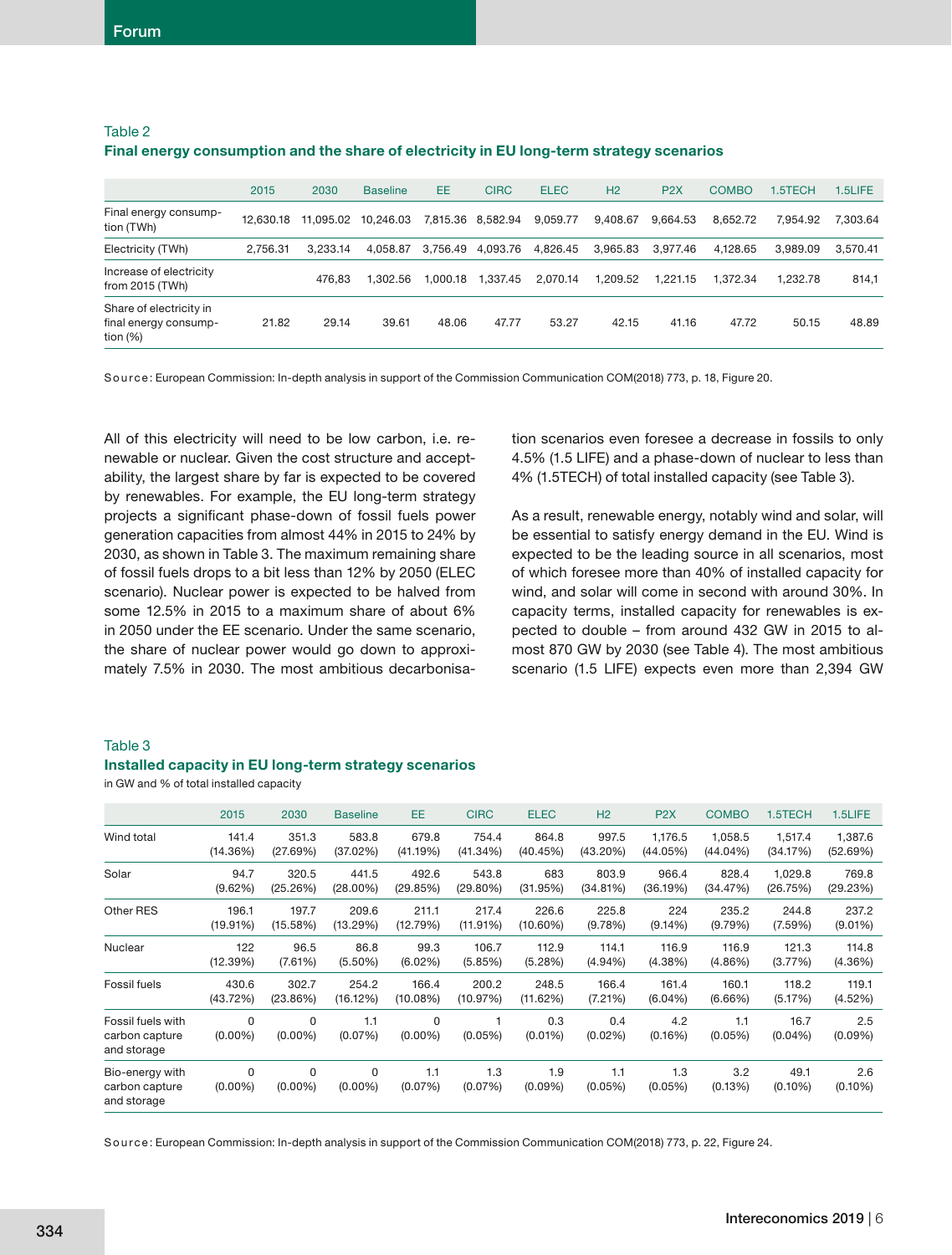## Table 4 **Renewables total capacity in EU long-term strategy scenarios** in GW

|                                        | 2015 | 2030        | Baseline                                                                        | EE.   | <b>CIRC</b> | <b>ELEC</b> | H2 | P <sub>2</sub> X |         | COMBO 1.5TECH 1.5LIFE |            |
|----------------------------------------|------|-------------|---------------------------------------------------------------------------------|-------|-------------|-------------|----|------------------|---------|-----------------------|------------|
| Renewables capacity total              |      | 432.2 869.5 | 1,234.9  1,383.5  1,515.6  1,774.4  2,027.2  2,386.9  2,122.1  2,792.0  2,394.6 |       |             |             |    |                  |         |                       |            |
| Renewables capacity increase from 2015 |      | 437.3       | 802.7                                                                           | 951.3 |             |             |    |                  | 1.689.9 | 2.359.8               | $-1,962.4$ |

Source: European Commission: In-depth analysis in support of the Commission Communication COM(2018) 773, p. 22, Figure 24.

of total renewable capacity will become operational by 2050; even the baseline scenario expects almost 803 GW of additional renewables capacity to be installed by 2050 or a yearly increase of 23GW, some 15% higher than the growth from 2014 to now. The 1.5TECH scenario foresees an increase of capacity from 2015 to 2050 with nearly an additional 2,360 GW. This would be more than five times the current installed capacity for renewables or a yearly increase of around 67 GW. This compares to the actual yearly increase in renewable capacity in the EU of around 20 GW from 2014 to now (see Table 5), achieved with the help of massive financial and government support.

#### **The EU electricity market under transformation**

It is reasonable to expect that further penetration of variable renewable generation in the electricity mix, coupled with a stable contribution of nuclear, will transform the economics of the power sector, thereby triggering far-reaching effects in the way the power sector operates and investment decisions are being made. By 2030, around 65-70% of electricity output – renewables and nuclear combined – will have zero marginal costs. This means that capital costs have a stronger impact on the total costs of such technologies than they have on fossil fuels. By shifting the cost structure of the offer towards fixed costs (as low-carbon electricity generation is highly capital-intensive), the volatility of wholesale electricity prices increases, creating risks for investors.11

The current EU electricity market design – an energy-only market – is generally considered the cornerstone of the liberalisation policies for the electricity market in the EU during the last decades.<sup>12</sup> In the energy-only market, the day-ahead price is uniform, i.e. non-discriminatory, and is set as a result of intersecting offers and bids all day. Typically, this price is set by the variable production costs of the marginal power plant, i.e. the last power plant that is needed to satisfy electricity demand. This means that all generators face the same price irrespective of their variable production costs. As a result, generation units with variable production costs below the market price receive

## Table 5 **Net-generating renewable capacity in the EU in 2014- 2018**

in GW

| <b>GW</b>                                         | 2014   | 2015   | 2016   | 2017   | 2018   |
|---------------------------------------------------|--------|--------|--------|--------|--------|
| Renewable total                                   | 373.46 | 396.51 | 418.27 | 439.59 | 424.51 |
| Wind                                              | 124.99 | 139.75 | 152.69 | 166.7  | 167.59 |
| Wind offshore                                     | 6.84   | 9.87   | 11.75  | 13.9   | 16.84  |
| Wind onshore                                      | 118.14 | 129.88 | 140.94 | 152.8  | 150.75 |
| Solar                                             | 88.34  | 94.31  | 100.26 | 105.96 | 96.59  |
| Solar PV                                          | 86.04  | 92.01  | 97.96  | 103.66 | 94.28  |
| Solar thermal                                     | 2.3    | 2.3    | 2.3    | 2.3    | 2.3    |
| Bio                                               | 23.8   | 24.98  | 25.94  | 26.7   | 26.93  |
| <b>Biomass</b>                                    | 20.45  | 21.47  | 22.35  | 23.37  | 23.87  |
| <b>Biogas</b>                                     | 3.35   | 3.51   | 3.58   | 3.33   | 3.06   |
| Geothermal                                        | 0.99   | 1      | 1      | 1      | 0.81   |
| Renewable waste                                   | 3.12   | 3.05   | 2.92   | 3.24   | 3.2    |
| Renewable hydro                                   | 130.29 | 129.97 | 131.94 | 132.39 | 126.18 |
| Hydro pure storage                                | 52.15  | 49.72  | 47.61  | 48.4   | 45.65  |
| Hydro run-of-river<br>and pondage                 | 58.76  | 59.47  | 60.61  | 61.1   | 59.13  |
| Hydro mixed pumped<br>storage (renewable<br>part) | 19.14  | 20.54  | 23.47  | 22.65  | 21.16  |
| Hydro marine<br>(tidal/wave)                      | 0.24   | 0.24   | 0.24   | 0.24   | 0.24   |
| Other renewable<br>(not listed)                   | 1.24   | 3.45   | 3.26   | 3.28   | 2.95   |
| Non identified<br>(other not listed)              | 0.68   | 0      | 0.27   | 0.31   | 0.27   |

Note: Includes renewable hydro, excludes hydro.

Source: ENTSO-E: Net-generating capacities, data set, 2019.

<sup>11</sup> F. Genoese, C. Eqenhofer: Designinig a Market for Low-Carbon Electricity, in: Intereconomics, Vol. 50, No. 4, 2015, pp. 176-180, available at https://archive.intereconomics.eu/year/2015/4/the-future-ofthe-european-power-market/search/egenhofer/0/.

<sup>12</sup> European Commission: Energy Economic Developments, Investment Perspectives in Electricity Markets, Institutional Paper No. 003, July 2015, pp. 32-36.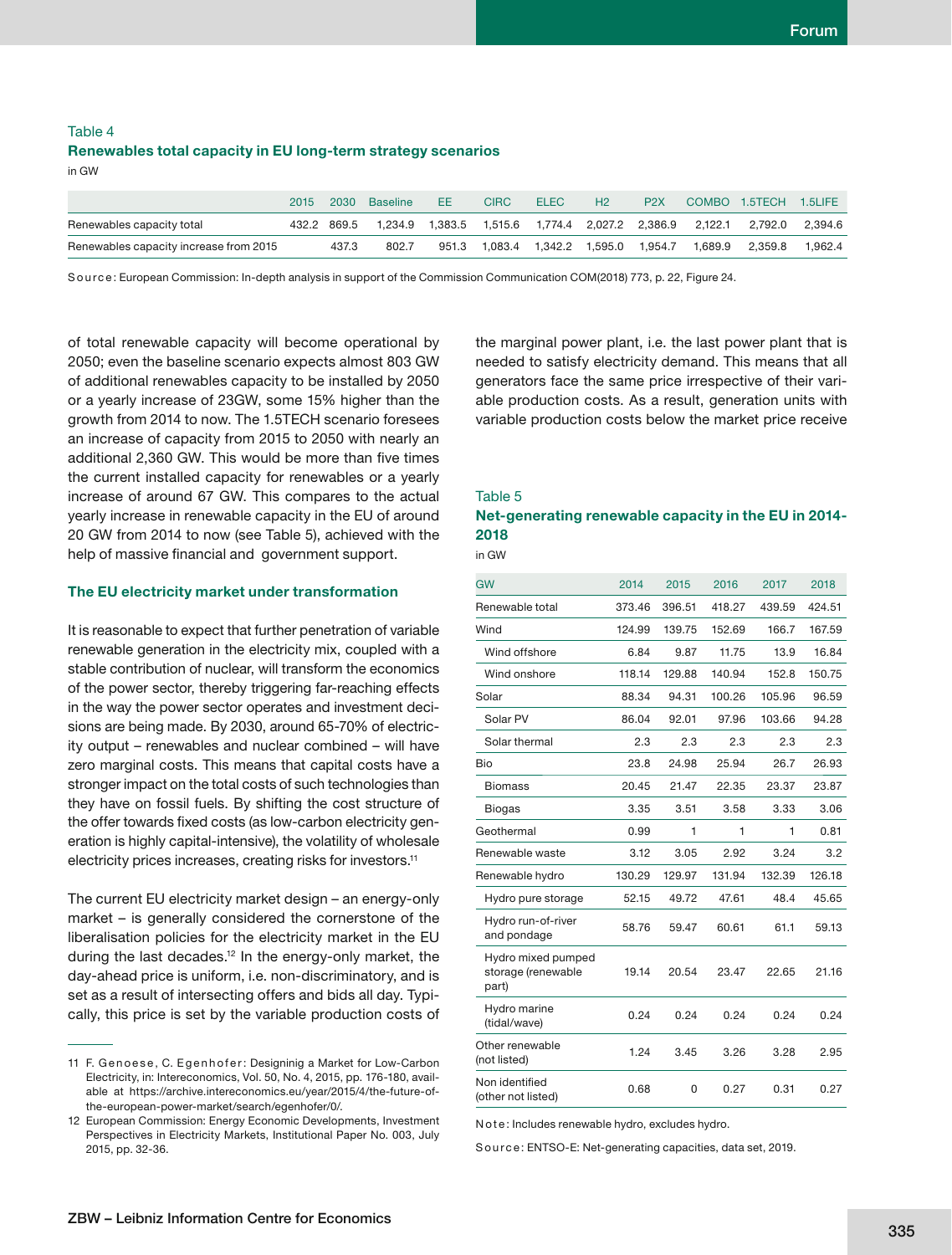



Source: Agency for the Cooperation of Energy Regulators: Electricity Wholesale Markets of the 2018 Market Monitoring Report, Underlying data sets, 2018.

a so-called 'infra-marginal rent'. This margin – typically referred to as gross margin  $-$  is used to cover fixed operation and maintenance costs as well as to recover investment costs.13 If market prices were always equal to the variable production costs of the marginal plant, this plant would not even be able to cover its fixed operation and maintenance costs, let alone recover its investment costs. This is why so-called 'scarcity prices' are required to let an energy-only market function properly. Such price increases are expected to occur when supply struggles to meet demand. This can happen when consumption peaks, when production from intermittent renewable sources is low or when there are large, rapid swings in demand or supply. During these hours, the price would rise above variable production costs of the marginal plant and thus offer a so-called 'scarcity rent' to all resources in the market. These additional revenues are needed to fully recover both fixed operation, maintenance and investment costs, particularly for the marginal plant.

Large-scale penetration of renewables – notably solar – have shaved off the peaks, e.g. the mid-day peak. While this is positive from a total systems perspective, it has undermined the economics of peaking plants and remuneration of the sector. In addition, wholesale price signals throughout the last decade have not been in line with investment needs nor the rate of investment required for at least a decade (see Figure 1), even if wholesale prices have recently recovered. Various factors have contributed to this situation, i.e. the economic cycle, structural change and energy efficiency in industry, international gas prices and overcapacity in generation. The overcapacity problem stems from the fact that the renewable capacities brought into the system as a result of EU and national policies should have been offset by equivalent closures of existing inflexible capacities. This was necessary, and in part still is, because electricity demand has been stagnating if not contracting for the whole 2012- 2020 period. The size and speed of these closures has been largely insufficient to address the oversupply. For example, in Poland non-renewable net-generating capacity has remained stable since 2014 with a slight increase from 30.5 GW to 32 GW by 2018; Germany has somewhat reduced non-renewable capacities from 103 GW in 2014 to 92 GW in 2018, although a more significant closure has been witnessed in the Netherlands (from 27 GW to slightly under 21 GW) and the UK (from 64 GW to 51 GW) for the period 2014-2018.14

After a decade of stagnation, a recovery of wholesale prices in 2018 has been observed in almost all bidding zones.15 On the demand side, this might be explained by the economic growth in 2018; on the supply side, the downward effects on wholesale prices by the increasing share of renewables in the electricity generation were "more than offset by the significant increase of the costs associated with fossil fuel electricity generation" – coal,

<sup>13</sup> For example, see CEPS Task Force Report: Reforming the Market Design of EU Electricity Markets. Addressing the Challenges of a Low-Carbon Power Sector, 27 July 2015, p. 21.

<sup>14</sup> ENTSO-E: Net-generating capacities, data set, 2019.

<sup>15</sup> Agency for the Cooperation of Energy Regulators: Market Monitoring Report 2018 – Electricity Wholesale Markets Volume, 11 November 2019, p. 16, available at https://www.acer.europa.eu/Official documents/Acts\_of\_the\_Agency/Publication/ACER%20Market%20Monitoring%20Report%202018%20-%20Electricity%20Wholesale%20 Markets%20Volume.pdf.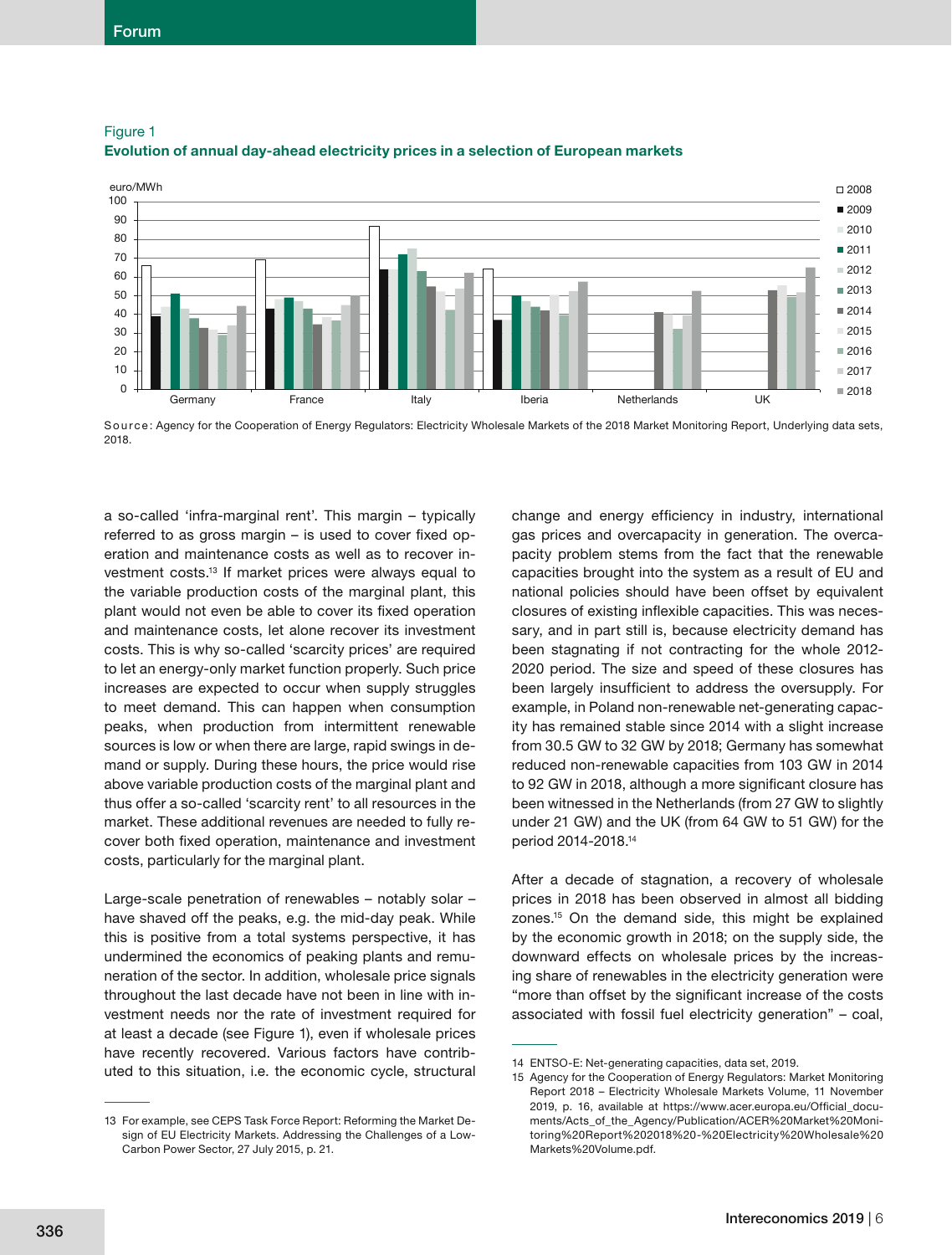gas and CO $_{\tiny 2}$  allowance prices climbed by 4%, 32% and 170%, respectively.16

While 2018 wholesale prices have recovered to around 45 and 50 euro/MWh in Germany and France as well as up to 65 euro/MWh in Italy and the UK and renewable generation technologies' costs continue to fall,<sup>17</sup> there are doubts as to whether EU electricity wholesale prices alone will be sufficient to encourage investment, especially in the magnitude required. While some technologies may be profitable at current wholesale prices – based on levelised costs of electricity – it may be questionable whether this applies for a wide array of technologies, even assuming further cost reductions. Questions on oversupply and how the EU ETS and member state policies will address it as well as the issue of system costs allocation and the more general challenge of high capital intensity remain. The latter will be exacerbated should capital costs increase.

The gap between full costs of generation – renewable and conventional – and wholesale prices will need to be bridged in some way. Long-term power purchasing agreements (PPAs) between renewable generators and consumers will play an important role in this context because they can provide financial certainty.<sup>18</sup> Yet it is hard to see how they could, alone, solve the imbalance. Pricing PPAs are not completely immune from the general price performance of electricity markets. In addition, bilateral contracts may not always reflect the costs of security of supply in the power price. Finally, PPAs are typically possible for large integrated energy-intensive industries, and mainly for marginal production volumes in the downstream operations where some flexibility exists. Ultimately, PPAs will not escape the structural shift towards renewables that will continue to exert downward pressure on wholesale electricity prices across the EU.

As time goes on, the disparity between wholesale prices and investment signals might become more and more apparent, jeopardising the large volumes of required renewable capacities. The emerging structural inconsistencies between the decarbonisation targets and the current electricity market design have been observed already as early as the 2010s.<sup>19</sup> The case has been made that investments in generation capacities received insufficient

attention during the market reforms, and doubts were voiced about "the quality of the price signal on the hourly markets to trigger and orient pure producers' investment decisions".20

## **The new market**

Hence, there is a distinct possibility – if not likelihood – that recent and foreseeable developments of electricity wholesale prices might not be enough to generate a sufficiently robust and stable signal for new investments in renewables or even to remunerate existing assets. As stated by the 2018 European Commission report on energy prices and costs,<sup>21</sup> a decoupling effect between investments and price signals can be observed. While a market is generally described as a place where the behaviours of participants are driven by price signals, among other things, one may argue that in the current EU electricity markets, an increasing number of decisions are driven by policygenerated signals rather than prices.

Meanwhile, it is crucial to ensure that investors receive adequate price signals. First, an ever growing share of renewables in the energy mix would further increase fluctuations in electricity generation due to weather conditions varying from almost zero to close to the installed capacity. This brings a flexibility challenge to grid operation and requires new solutions,<sup>22</sup> such as the digitalisation of electricity systems and potential for electricity storage and, logically, investments into these things.<sup>23</sup>

Second, for the foreseeable future, the most important scarcity in the market seems to be transmission and distribution capacity; investment in the grid and in grid innovation is also a no-regret policy. Incentives to perform necessary investments in hardware and services will have to be provided primarily by the regulators who face the challenge of ensuring that grid operators are rewarded

<sup>16</sup> Agency for the Cooperation of Energy Regulators, op. cit., pp. 16-17. 17 For example, see International Renewable Energy Agency: Renew-

able power generation costs in 2018, May 2019.

<sup>18</sup> European Commission: Competitiveness of corporate sourcing of renewable energy sector, Part 2 of the Study on the competitiveness of the renewable energy sector, Final Report, ENER/C2/2016-501, 28 June 2019.

<sup>19</sup> D. Finon: The transition of the electricity system towards decarbonization: the need for change in the market regime, in: Climate Policy, Vol. 13, No. 1, 2013, pp. 131-146.

<sup>20</sup> D. Finon: Investment and competition in decentralized electricity markets: how to overcome market failure by market imperfections?, in: J.-M. Glachant, D. Finon, A. de Hauteclocque (eds.): Competition, Contracts and Electricity Markets: A new perspective, Cheltenham 2011, Edward Elgar Publishing, pp. 58-93.

<sup>21</sup> European Commission: Energy Prices and Costs in Europe. Report from the Commission to the European Parliament, the Council, the European Economic and Social Committee of the Regions, COM/2019/1 final, available at https://eur-lex.europa.eu/legal-content/EN/TXT/?gi d=1548155579433&uri=CELEX:52019DC0001.

<sup>22</sup> G. We ale: Future Changes and Challenges for the European Power Market, in: Intereconomics, Vol. 50, No. 4, 2015, pp. 193-197, available at https://archive.intereconomics.eu/year/2015/4/the-future-of-theeuropean-power-market/.

<sup>23</sup> A. Zerrahn, W.-P. Schill, C. Kemfert: On the economics of electrical storage for variable renewable energy sources, in: European Economic Review, Vol. 108, 2018, pp. 259-279.